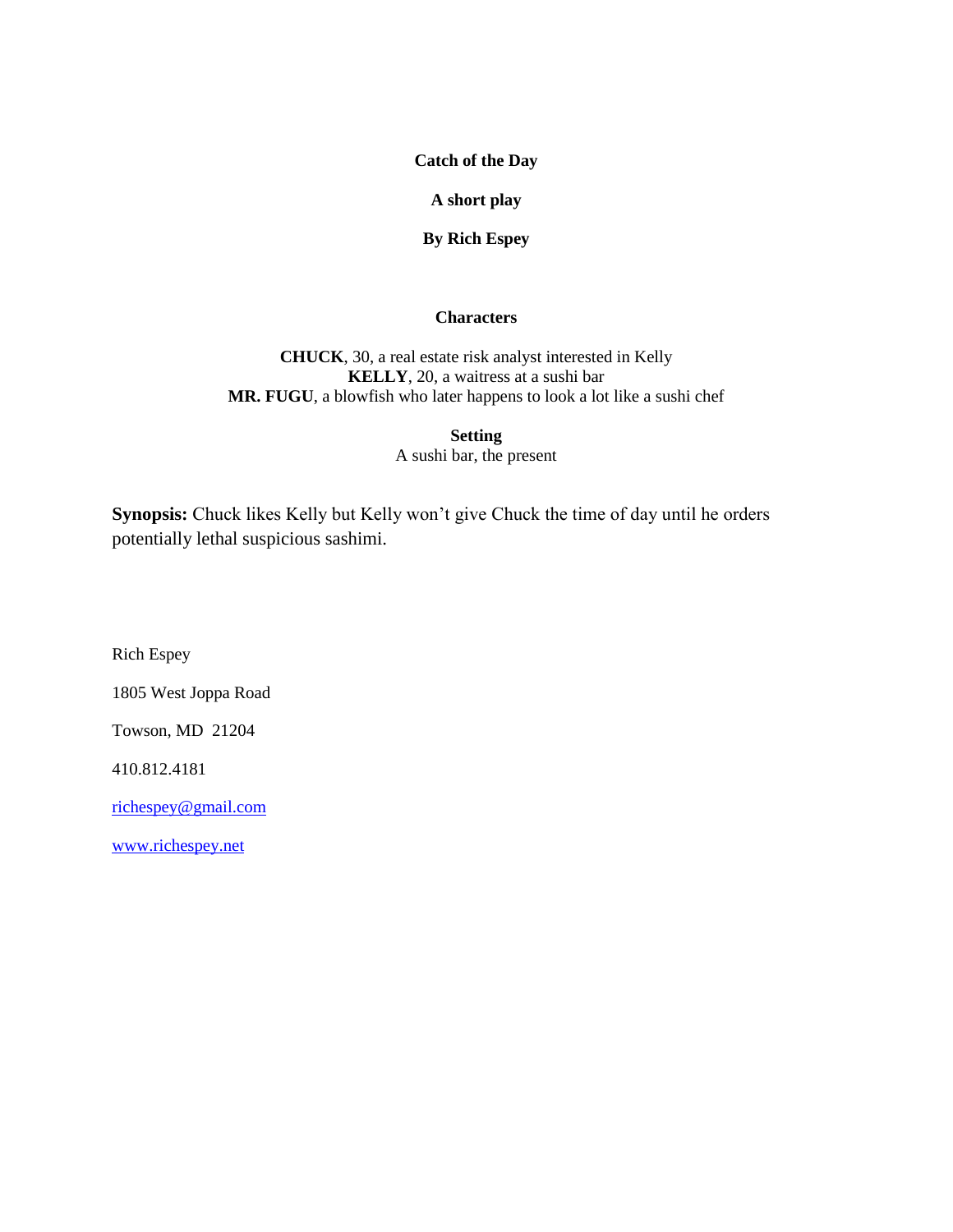#### **Catch of the Day**

# **By Rich Espey**

*Blue light with ripples of white light suggests we're looking at water. MR. FUGU is a Tiger Blowfish, swimming in a tank. He swims a little, then talks to us.*

# **MR. FUGU**

I am Mr. Fugu.

Fugu means blowfish I secrete deadly poisons Yet taste delicious

> *MR. FUGU continues to swim around while a yellow light reveals CHUCK, 30ish, pretty good looking but not amazing, sitting at a sushi bar on his cellphone. He's dressed in a suit and his shoes have just been shined. KELLY, 20, is behind the sushi bar. She's nice looking and might be out of reach for CHUCK. She's wearing a nice white blouse and dark slacks. She pours CHUCK a glass of water. Neither CHUCK nor KELLY sees MR. FUGU.*

#### **CHUCK**

(*on the phone*) Dude, that's why it's called a risk analysis. Look, you shoulda known they couldn't handle the payments. Who in their right mind is still flipping condos? Listen, I gotta get back to you.

*CHUCK ends his call.*

(*to KELLY*) Nobody comprehends risk analysis, ya know? Ya know? So what's good today?

#### **KELLY**

Depends what you're willing to risk.

# **MR. FUGU**

Tingling lips, light head Skin on fire from lover's touch If I'm prepared right Intoxication

# **CHUCK**

You guys have a "catch of the day", a special?

#### **KELLY**

It's all special. Take a chance.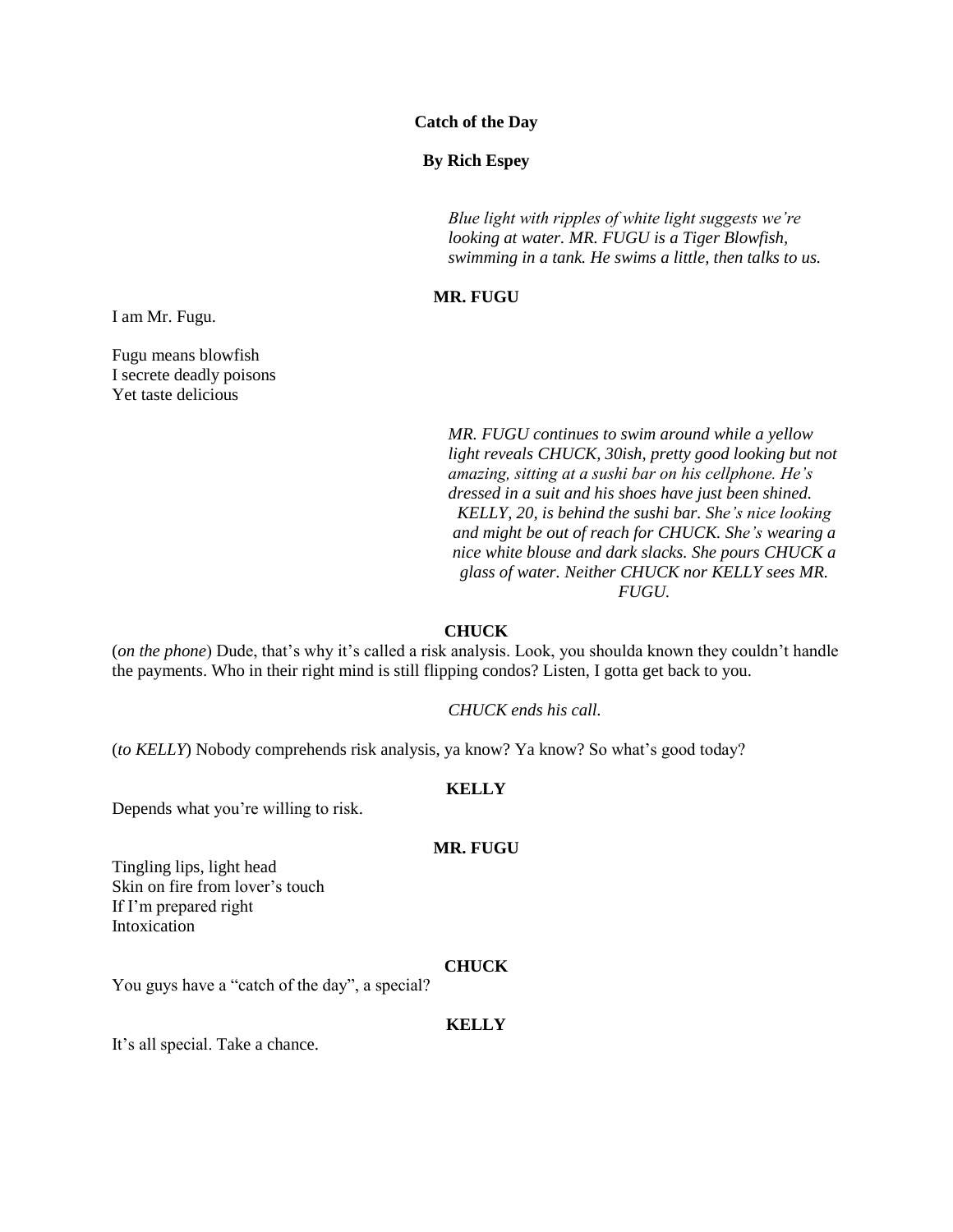# **MR. FUGU**

Cut me wrong? Headache, nausea, paralysis Conscious agony…death!

# **CHUCK**

*(looking at the sushi menu*) Dynamite roll…what's in a dynamite roll?

#### **KELLY**

Spicy tuna inside, spicy mayonnaise outside.

# **CHUCK**

That's dynamite?

**KELLY** The chef uses a blowtorch to burn the mayonnaise.

| Pretty risky.                                     | <b>CHUCK</b> |
|---------------------------------------------------|--------------|
| Pretty hot.                                       | <b>KELLY</b> |
| Do you like it?                                   | <b>CHUCK</b> |
|                                                   | <b>KELLY</b> |
| Doesn't matter if I like it.                      | <b>CHUCK</b> |
| What's in a spider roll?                          | <b>KELLY</b> |
| Soft shell crab tempura.                          | <b>CHUCK</b> |
| Is that the one with the legs sticking up?        | <b>KELLY</b> |
| Yes.                                              | <b>CHUCK</b> |
| You like that one? With the legs all sticking up? |              |
| I'll be back in a minute when -                   | <b>KELLY</b> |
|                                                   | <b>CHUCK</b> |

Eel roll. Never had that one. Is it good?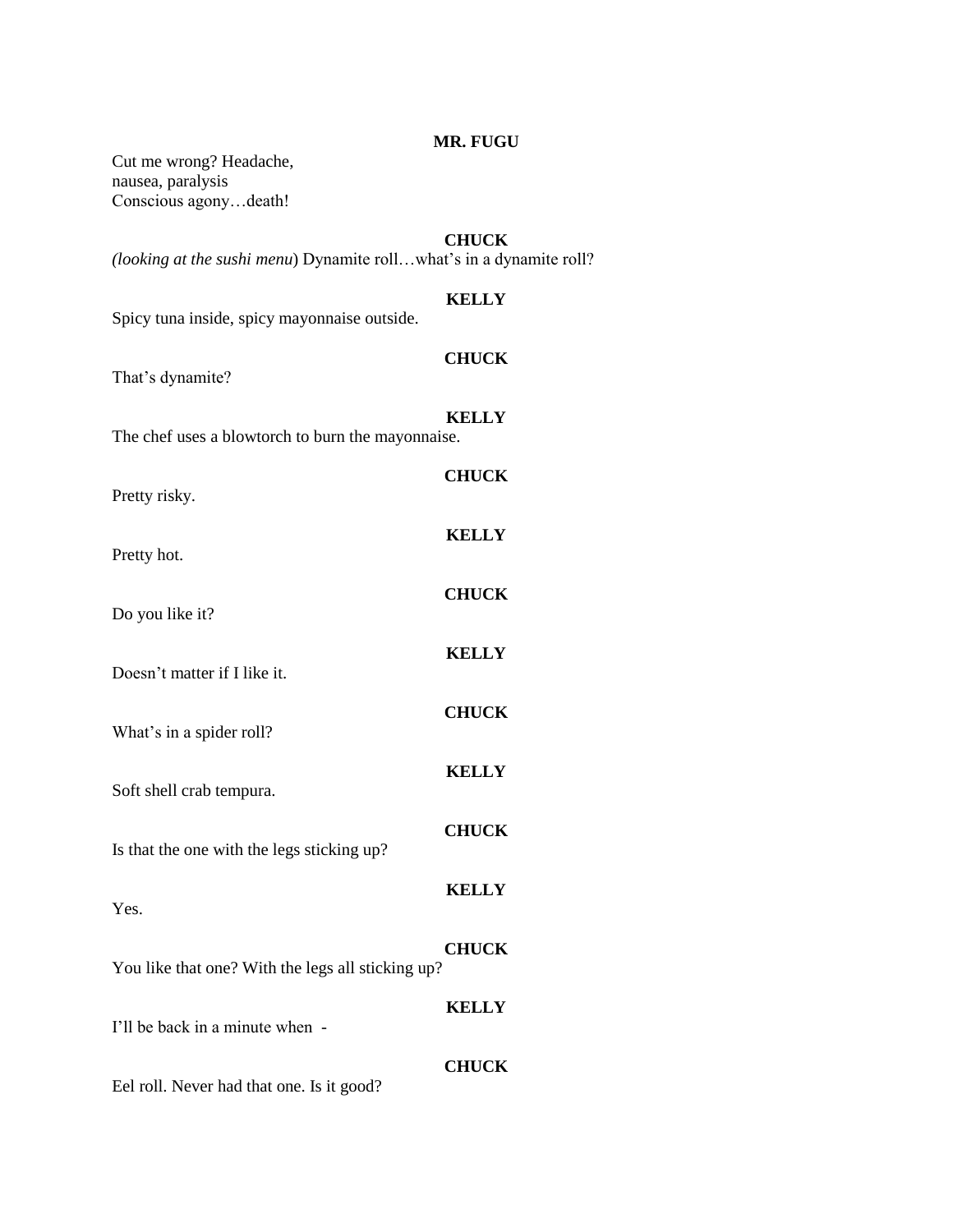| I don't know your taste.                                                                  | <b>KELLY</b> |
|-------------------------------------------------------------------------------------------|--------------|
| What does eel taste like?                                                                 | <b>CHUCK</b> |
| I don't know what you've tasted.                                                          | <b>KELLY</b> |
| How does it feel on your lips? Does it remind you of anything? You know "Tastes like"     | <b>CHUCK</b> |
| Let me know when you've decided.                                                          | <b>KELLY</b> |
| How about a "roll in the hay"? What's that?                                               | <b>CHUCK</b> |
| Same as California roll but with lemon grass shoots wrapped around.                       | <b>KELLY</b> |
| To make it look like                                                                      | <b>CHUCK</b> |
| Hay.                                                                                      | <b>KELLY</b> |
| Like it's been wrapped in hay.                                                            | <b>CHUCK</b> |
| Yes.                                                                                      | <b>KELLY</b> |
| I'd like a roll in the hay. Ha ha.                                                        | <b>CHUCK</b> |
| Yes.                                                                                      | <b>KELLY</b> |
| Can I have a roll in the hay? How about a roll in the hay? Do you like a roll in the hay? | <b>CHUCK</b> |
| Yes, that's funny. I get that all the time.                                               | <b>KELLY</b> |
| I bet you do. But seriouslydo you like it?                                                | <b>CHUCK</b> |
| Do you want the roll in the hay or should I just get you your usual?                      | <b>KELLY</b> |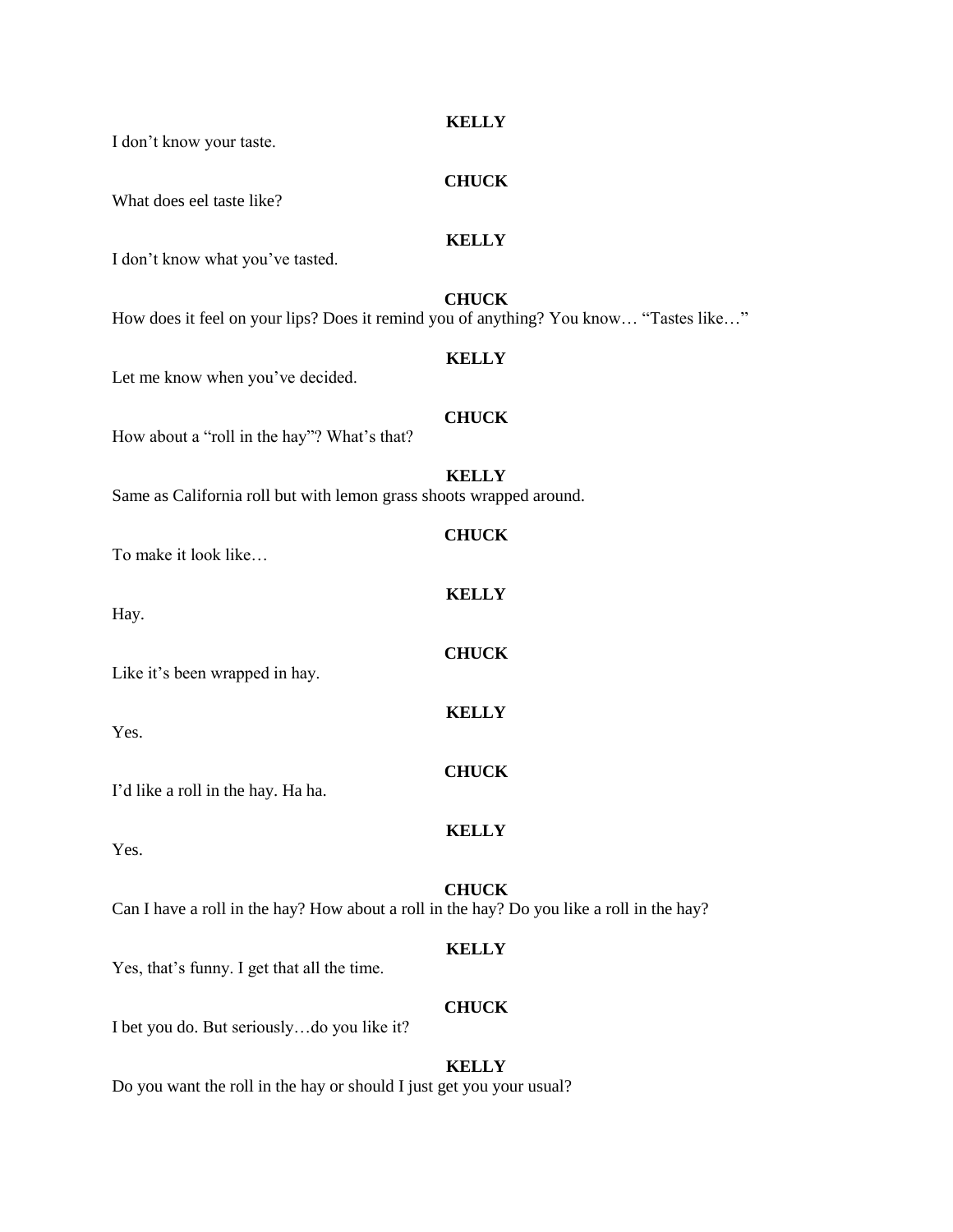**CHUCK**

You know my usual?

Salmon and avocado.

# **CHUCK**

**KELLY**

You know my usual.

# **KELLY**

Same as everyone else. Not exactly risky. Not what I'd expect of a risk analyst.

# **CHUCK**

Salmon and avocado too boring for you?

#### **KELLY**

It pays my tuition. Even if it is the cheapest one on the menu.

#### **CHUCK**

(*looking at the menu*) "Roll in the hay" is…not the cheapest. But maybe a roll in the hay will become my usual…our usual.

# **KELLY**

And I assume "water's fine", as usual?

#### **CHUCK**

No. No, I'll have…hot tea…with a drizzle of honey.

*MR.FUGU is now a sushi chef off to the side. He prepares the "roll in the hay"*

# **MR. FUGU**

How do we know when love is real? How do we know what is truth and what is crap? How do we slice the toxin from the delicacy? And most importantly, how do we know when to take a risk? A real risk!

*KELLY presents CHUCK with his meal.*

| Roll in the hay. Tea. Enjoy.            | <b>KELLY</b> |
|-----------------------------------------|--------------|
| Did you drizzle honey in it?            | <b>CHUCK</b> |
| Would you care for anything else?       | <b>KELLY</b> |
| Yeah. Yeah. I'm gonna get another roll. | <b>CHUCK</b> |
| Salmon and avocado?                     | <b>KELLY</b> |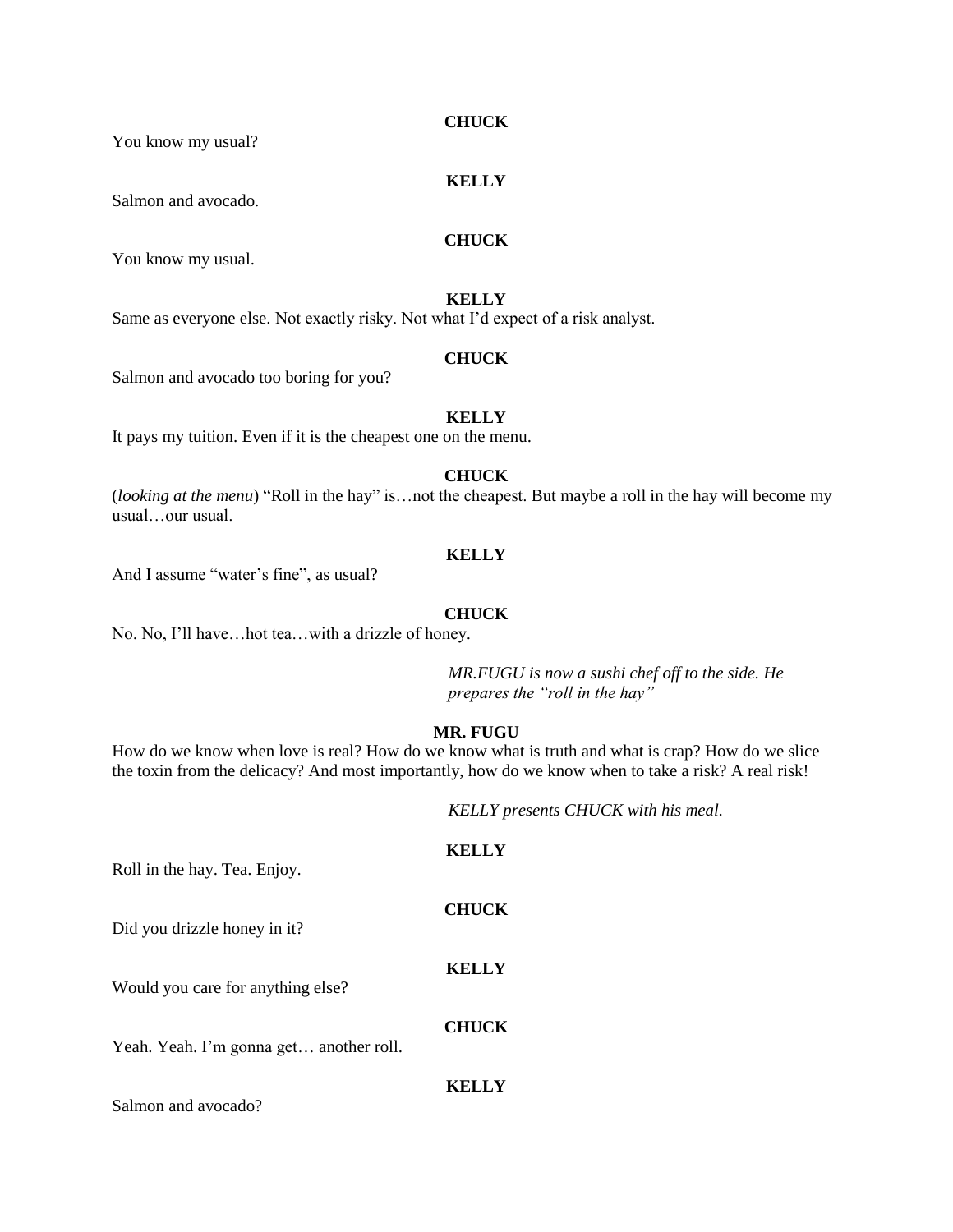# **CHUCK**

If I took you out, what would you order?

# **KELLY**

I'll give you a few minutes to decide.

# **CHUCK**

What do you like? Lump crab? Yellowtail? Cucumber? Or maybe you're not into sushi. Some nice hibachi steak sizzling to perfection. Or succulent beef tips in a warm teriyaki sauce? Do you like succulent beef tips? Served over a luscious warm bed of rice? Would you have that at our first meal?

Flaky tempura Golden, like a woman's face In late summer sun

Tender green mussels Sautéed in sweet and sour sauce A tongue's pure pleasure

Fleshy sea scallops Dripping in lemon butter Like a soft, moist kiss

Wasabi chicken Bone-in breasts smothered by Colossal mangos…

| Fugu!                     | <b>KELLY</b> |
|---------------------------|--------------|
| Come again?               | <b>CHUCK</b> |
| Fugu!                     | <b>KELLY</b> |
| I don't see it on the $-$ | <b>CHUCK</b> |
| Sashimi.                  | <b>KELLY</b> |

*She points to the menu.*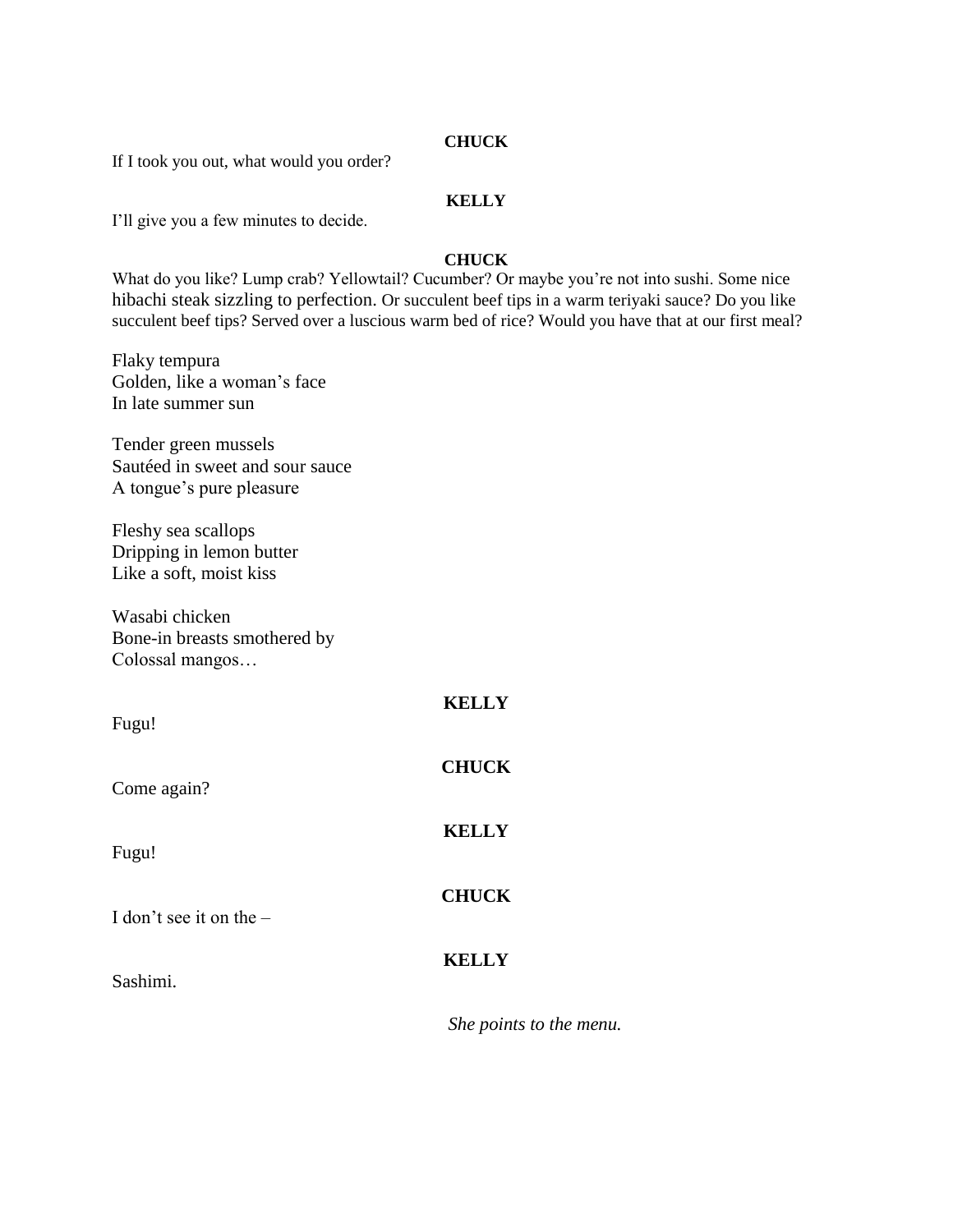# **CHUCK**

Fifty bucks. Not that that's a problem. The real estate sector is coming back. No, it really is. We're good. The sashimis are generally more expensive, aren't they?

# **KELLY**

**CHUCK**

**KELLY**

**CHUCK**

Sashimi means "pierced body".

Ah. And you like sashimi.

Fugu sashimi.

Fugu.

# **KELLY**

Fugu is blowfish. A delicacy. Intoxicating when prepared right.

#### **CHUCK**

Prepared right?

#### **KELLY**

And toxic when prepared wrong.

#### **CHUCK**

What happens if it's prepared wrong?

#### **KELLY**

Wouldn't you rather know what happens if it's prepared right? That sweet numbness, that spirit of abandon, surrender to the sheer pleasure of being at one with your body, your partner's body…

# **CHUCK**

Like I said, what happens if it's prepared wrong?

#### **KELLY**

Life is full of risks. Some are worth taking.

#### **CHUCK**

Like I said, what happens if it's prepared wrong?

#### **KELLY**

"Deadening of the tongue and lips, dizziness, and vomiting. These are followed by numbness and prickling over the body, rapid heart rate, decreased blood pressure, and muscle paralysis. Death results from suffocation as diaphragm muscles are paralyzed. Patients who live longer than 24 hours are expected to survive, although the poison can cause comas lasting several days. Many people report being fully conscious during the entirety of the coma, and can often remember everything that was said while they were supposedly unconscious." Wikipedia.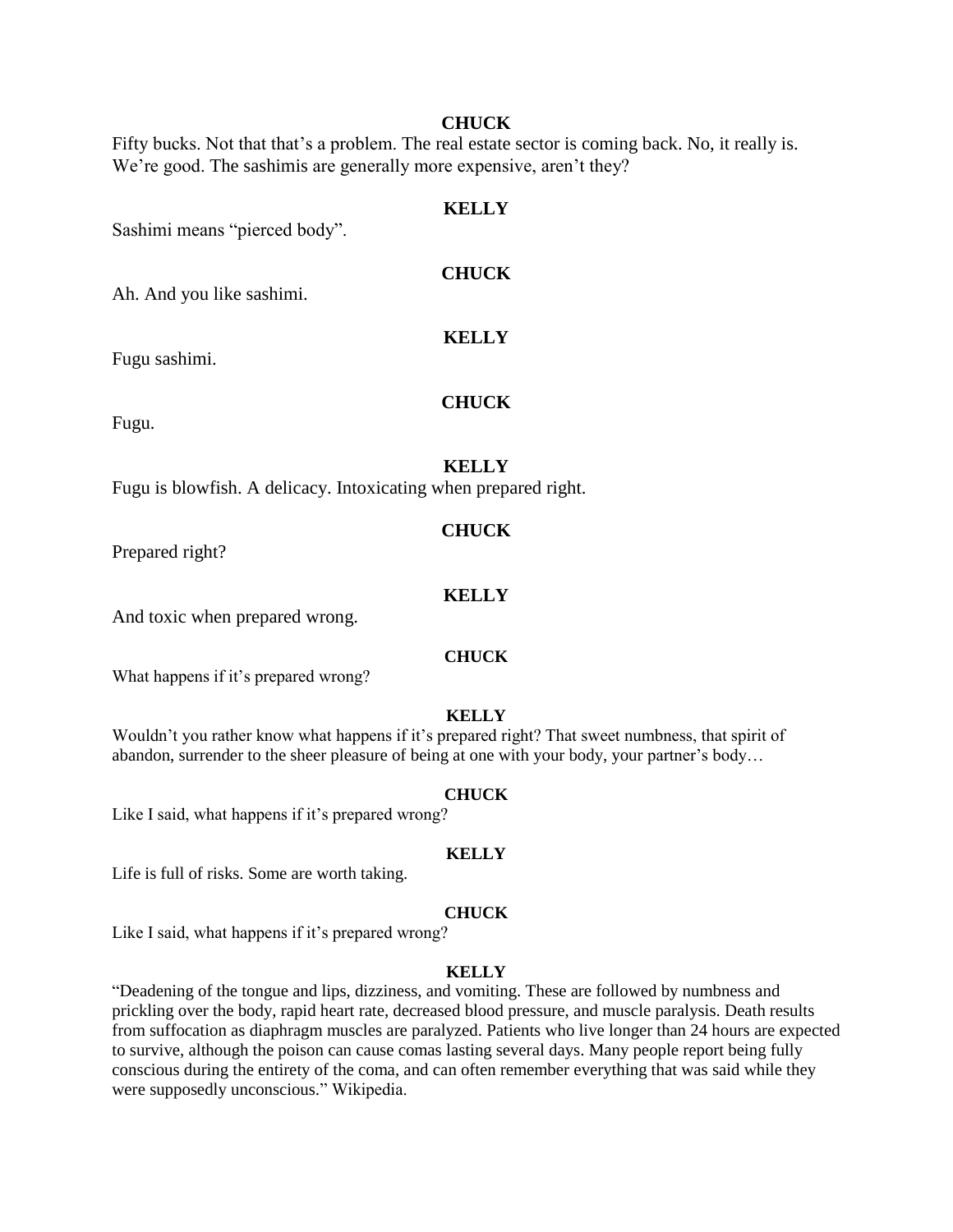*KELLY and CHUCK stare at each other for a while. It's interesting.*

#### **CHUCK**

*MR. FUGU prepares the fugu sashimi and talks to us.*

#### **MR. FUGU**

Shintaro Kusakabe ate fugu to win back a lost lover. She wept at his side for four days. He heard every sob. He later said the sound of her cries gave him the strength to survive. But she was sobbing because he would not die. Needless to say, they did not reunite. Fugu is like that sometimes.

*KELLY brings CHUCK the fugu sashimi.*

#### **KELLY**

Fugu. And fresh chopsticks. Enjoy.

#### **CHUCK**

How do I know…

#### **KELLY**

**CHUCK**

**KELLY**

Only one out of three applicants passes the test to receive a license to prepare fugu. Our chef has a license.

You're sure?

I should know. He's my father.

#### **MR. FUGU**

In Japan, there is a well known expression: "I want to eat fugu, but I don't want to die". There is another expression, too. It is "Here is your salmon and avocado roll. Thanks for once again ordering the cheapest thing on the menu. Enjoy." This second expression, however, is not as well known as the first one. Have you ever thought to yourself, "I want to eat fugu, but I don't want to die"?

| And if I eat it? | <b>CHUCK</b> |
|------------------|--------------|
| Pure pleasure.   | <b>KELLY</b> |
| You promise?     | <b>CHUCK</b> |
| Promise.         | <b>KELLY</b> |
| But the risk     | <b>CHUCK</b> |

#### Bring it.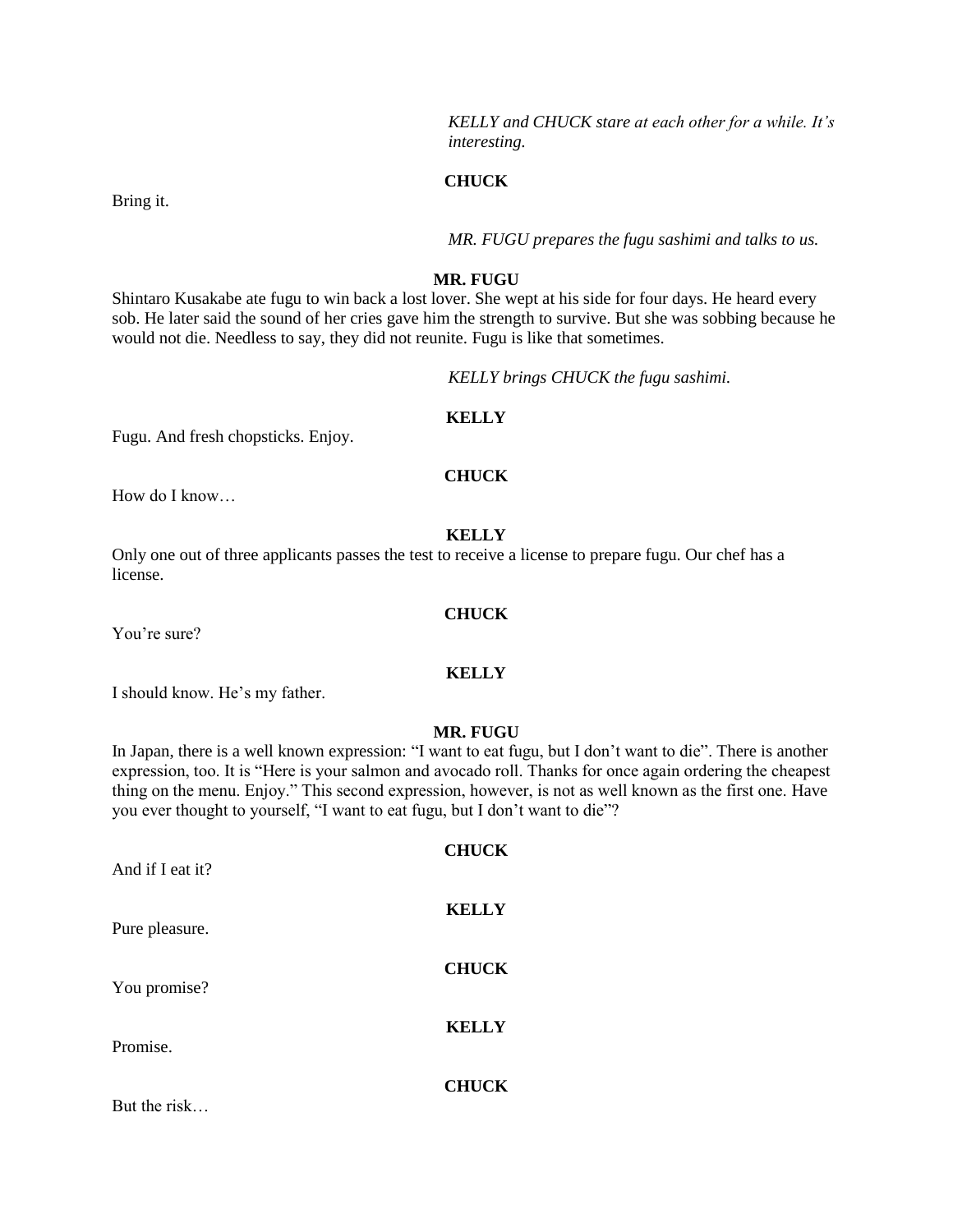**KELLY** The death rate from fugu has decreased substantially in recent years.

| But this fugu         | <b>CHUCK</b>                                                           |
|-----------------------|------------------------------------------------------------------------|
| This fugu?            | <b>KELLY</b>                                                           |
| You've had this fugu? | <b>CHUCK</b>                                                           |
| Not this fugu.        | <b>KELLY</b>                                                           |
|                       | MR. FUGU is now a blowfish again<br>around and speaks to us $CHI/CK$ a |

*MR. FUGU is now a blowfish again, and he swims around and speaks to us. CHUCK and KELLY still don't see him.*

# **MR. FUGU**

Due to the rigorous examination process, it is generally safe to eat the sliced fugu sold in restaurants or markets. Furthermore, most fugu sold nowadays comes from fish with only a small amount of toxin. (*beat*) Citation needed. Wikipedia.

#### **CHUCK**

You first.

*(KELLY does not respond.)*

Eat it with me.

# **KELLY**

I will eat fugu with you one day. But not today. Today you must eat fugu alone. There are your chopsticks.

# **CHUCK**

It occurs to me…I've been eating here for months, and I don't even know your name.

# **KELLY**

It's Kelly.

# **CHUCK**

I'm Chuck.

#### **KELLY**

Eat your fugu, Chuck. Or will you eat your fugu, Chuck? You are doing a risk analysis. I can see that. And by the way, I comprehend risk analysis.

# **CHUCK**

And if I eat the fugu, Kelly…